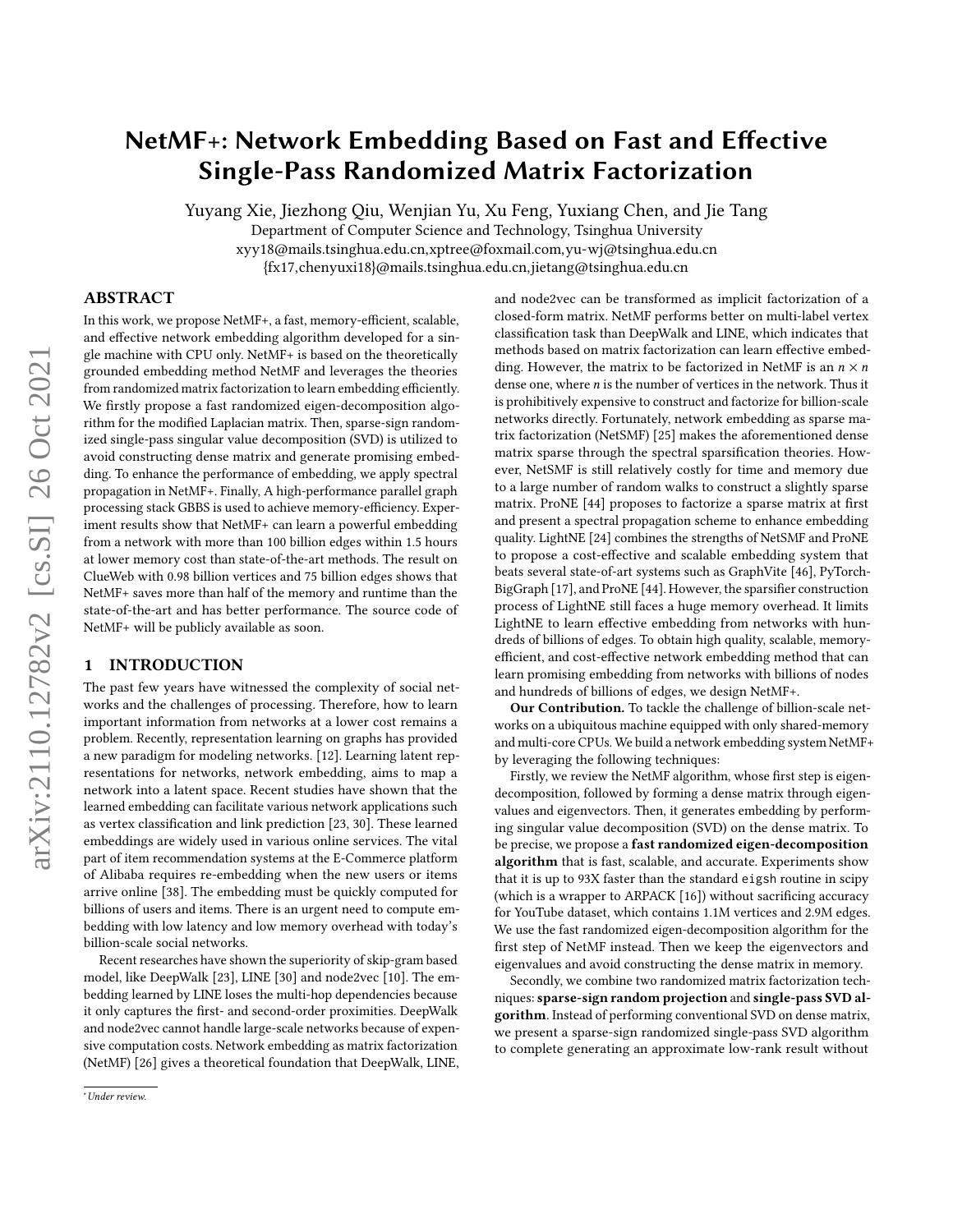Xie and Qiu, et al.

constructing an  $n \times n$  dense matrix in memory. The spectral propagation strategy proposed in ProNE can be used to enhance the quality of embedding.

Thirdly, Considering the CSR format of a network with hundreds of billions of edges will be a huge overhead for memory, we design a sparse matrix matrix multiplication operation based on state-of-the-art shared-memory graph processing techniques. It's used to compress graph and support parallel graph operation. While ensuring accuracy and efficiency, memory-efficient is realized. The main computation of NetMF+ is basic linear algebra. Thus we can use Intel Math Kernel Library (MKL) for these computations. These techniques enable NetMF+ to be the fastest and memory-efficient network embedding system compared to other state-of-the-art methods. In particular, we can embed one of the largest publicly available graphs, the Web Data Commons hyperlink 2012 graph, with over 200 billion edges by NetMF+. In summary, the main advantages of our NetMF+ are:

- (1) Accurate: NetMF+ achieves the highest accuracy in vertex classification task and link prediction task under the same time budget.
- (2) Efficiency: NetMF+ shows the fastest speed compared to state-of-art methods in most cases, according to experiments.
- (3) Memory-efficient: NetMF+ has the minimal memory cost compared to other network embedding systems designed for a single machine.
- (4) Scalable: NetMF+ can embed networks with 200 billion edges within 1.5 hours.

# 2 RELATED WORK

In this section, we review the related work of network embedding and randomized matrix factorization.

Network Embedding. Network embedding has been comprehensively studied over the past decade. In general, recent work about network embedding can be divided into three categories. The first category is based on skip-gram methods, inspired by word2vec [\[20\]](#page-8-12), including DeepWalk [\[23\]](#page-8-1), Line [\[30\]](#page-8-2), node2vec [\[10\]](#page-8-4). These methods rely on stochastic gradient descent to optimize a logistic loss. The second category is based on deep learning methods, including GCN [\[15\]](#page-8-13), GAT [\[37\]](#page-8-14), GIN [\[39\]](#page-8-15), GraphSAGE [\[12\]](#page-8-0) and Pin-SAGE [\[42\]](#page-8-16). They are beyond the scope of this paper because we focus on graphs with no additional information and pre-train general network embeddings in an unsupervised manner. In contrast, these methods pre-train in a supervised manner with vertex attributes. The third category method is based on matrix factorization, using SVD to generate the best low-rank approximation [\[7\]](#page-8-17). Examples of methods that belong to this category include GraRep [\[3\]](#page-8-18), HOPE [\[22\]](#page-8-19), NetMF [\[26\]](#page-8-5), NetSMF [\[25\]](#page-8-6), ProNE [\[44\]](#page-8-7), LightNE [\[24\]](#page-8-8). Several embedding systems for large graphs have been developed. A CPU-GPU hybrid network embedding system, GraphVite [\[46\]](#page-8-9), is developed based on DeepWalk [\[23\]](#page-8-1) and LINE [\[30\]](#page-8-2). In Graphvite, CPU is used to perform graph operation, and GPU is used to compute linear algebra. Nevertheless, the GPU memory is a disadvantage when processing billion scale networks, limiting widespread use. Based on DeepWalk [\[23\]](#page-8-1) and LINE [\[30\]](#page-8-2), a distributed memory system PyTorch-BigGraph [\[17\]](#page-8-10) has been proposed. It achieves load balancing by graph partition and synchronization through a shared

Table 1: Notation used throughout this paper.

<span id="page-1-0"></span>

| <b>Notation</b>           | <b>Description   Notation</b>       |                | Description                   |
|---------------------------|-------------------------------------|----------------|-------------------------------|
| G                         | input network                       | b              | #negative samples             |
| V                         | vertex set, $ V  = n$               | T              | context window size           |
| E                         | edge set, $ E  = m$                 | ΙE             | $n \times d$ embedding matrix |
| $\boldsymbol{A}$          | adjacency matrix                    | d              | embedding dimension           |
| vol(G)                    | volume of $G$                       | $ U_k $        | truncated eigenvectors        |
| D                         | degree matrix                       | $\Lambda_k$    | truncated eigenvalues         |
| $D^{-\alpha}AD^{-\alpha}$ | modified Laplacian                  | $\kappa$       | rank parameter                |
| L                         | normalized Laplacian                | q              | power parameter               |
| M                         | $\sum_{r=1}^{T} (D^{-1}A)^r D^{-1}$ | $s_i$          | oversampling parameter        |
| M'                        | NetMF matrix                        | $\overline{z}$ | column sparsity               |

parameter server. In this work, we propose NetMF+, which leverages the merit of NetMF and addresses its limitation in speed and memory overhead.

Randomized Matrix Factorization. Randomized matrix computation has gained significant increases in popularity as the data is becoming larger and larger. Randomized SVD can be an alternative to conventional SVD methods. Because randomized SVD involves the same or fewer floating-point operations and is more efficient for truly large high-dimensional data sets, by exploiting modern computing architectures [\[6,](#page-8-20) [11\]](#page-8-21). frPCA [\[9\]](#page-8-22) is developed for large-scale sparse matrix with better performance compared with conventional PCA algorithms. Randomized SVD has shown its superiority in recent network embedding methods such as NetSMF, ProNE, and LightNE. Over the past few years, randomized matrix approximation for streaming data has been extensively studied [\[34\]](#page-8-23). Several single-pass SVD algorithms [\[2,](#page-8-24) [34,](#page-8-23) [35,](#page-8-25) [43\]](#page-8-26) with different performances are introduced, which satisfy the streaming data scenario and only need to visit the target matrix once. The efficiency and memory limitation of NetMF will be solved by randomized matrix factorization.

## 3 PRELIMINARIES

The Matlab conventions are used for specifying row/column indices of a matrix and some operations on sparse matrix. The list of notations used in this paper can be found in Table [1.](#page-1-0) The problem of the network embedding is as follows: Given an undirected network  $G = (V, E, A)$  with V as the vertex set of *n* vertices, E as the edge set of  $m$  edges, and  $A$  as the adjacency matrix, the goal is to learn an embedding matrix  $E \in \mathbb{R}^{n \times d}$  that row *i* captures the structural property of  $i$ -th vertex. The embedding matrix can be fed into downstream applications such as multi-label vertex classification and link prediction.

NetMF. One of the important network embedding methods based on matrix factorization is NetMF [\[26\]](#page-8-5). Formally, when it comes to an unweighted, undirected graph  $G$ ,  $A$  is the adjacent matrix. The element in  $A$  corresponding to each edge is 1, and the rest is 0.  $D$  is the diagonal matrix, where the *i*-th diagonal entry contains the degree of the  $i$ -th vertex. The main contribution of NetMF is to prove that DeepWalk is approximately factorizing the matrix

<span id="page-1-1"></span>
$$
M' = \text{trunc}\log^{\circ}\left(\frac{\text{vol}(G)}{b}M\right) = \text{trunc}\log^{\circ}\left(\frac{\text{vol}(G)}{b} \sum_{r=1}^{T} (D^{-1}A)^{r} D^{-1}\right),\tag{1}
$$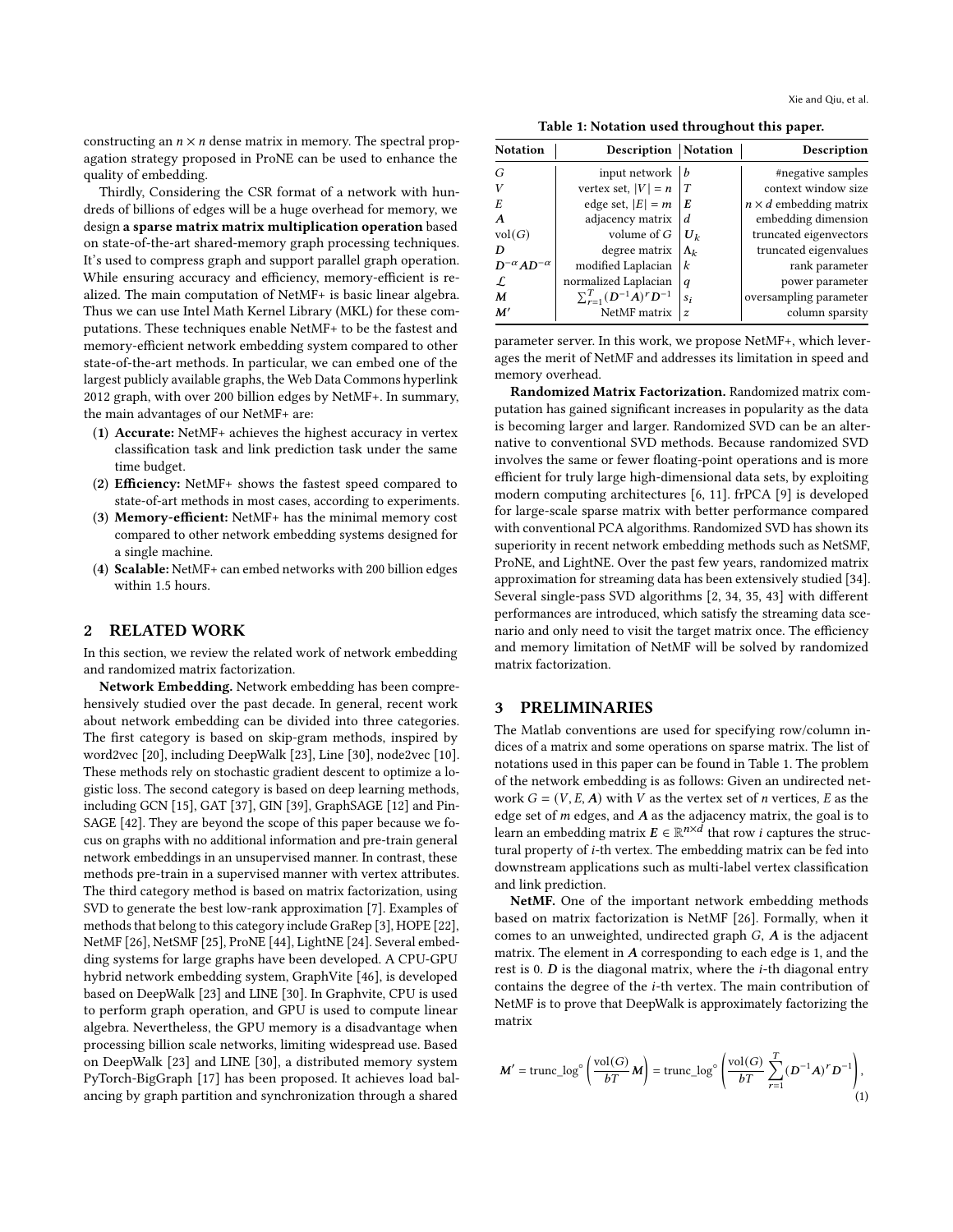where  $T$  is the length of random walks,  $b$  is the number of negative samples, and  $vol(G) = 2m$  is the total number of edges in G. trunc  $\log^\circ$  is the element-wise truncated logarithm function  $(\text{trunc\_log}^{\circ}(x) = \max(0, \log(x)))$  and  $\log 1p(\log 1p(x) = \log(1+x))$ is another optional function that has the similar effect as trunc  $\log^\circ$  [\[25\]](#page-8-6). NetMF also shows that LINE approximately factorizes a matrix in the same form but with  $T = 1$ . The bottleneck of factorizing the matrix in Eq.  $(1)$  is that M tends to be a dense one as the increase of  $r$ , and constructing the matrix is cost-prohibitive for the enormous amount of memory requirement. In addition, computing the matrix power in Eq. [\(1\)](#page-1-1) involves dense matrix multiplication, which costs  $O(n^3)$  time. To reduce time cost in Eq. [\(1\)](#page-1-1) for large T (e.g., the default setting  $T = 10$  in DeepWalk), NetMF proposes to perform truncated eigen-decomposition on  $D^{-\frac{1}{2}}AD^{-\frac{1}{2}}$  and approximates Eq.  $(1)$  to

$$
\tilde{\mathbf{M}}' \approx \text{trunc\_log}^{\circ} \left( \frac{\text{vol}(G)}{b} \tilde{\mathbf{M}} \right)
$$
\n
$$
= \text{trunc\_log}^{\circ} \left( \frac{\text{vol}(G)}{b} D^{-\frac{1}{2}} U_k \left( \sum_{r=1}^{T} \Lambda_k^r \right) U_k^{\top} D^{-\frac{1}{2}} \right). \tag{2}
$$

However, the approximated matrix  $\tilde{M}$  is still dense, making it impossible to construct and factorize. It is worth noting that the truncated logarithm is very important to embedding quality and cannot be omitted, otherwise there exists a shortcut to the factorization without constructing the dense matrix  $\tilde{M}$ , similar to NPR [\[41\]](#page-8-27) and RandNE [\[45\]](#page-8-28).

ProNE. ProNE [\[44\]](#page-8-7) proposes to perform truncated singular value decomposition (SVD) on a sparse matrix which each entry defined to be  $M_{uv} = \log \left(\frac{A_{uv}}{D_u}\right)$  $\sum_i (\sum_i^{\bullet} A_{ij}/D_i)^{\alpha}$  $\frac{\sum_j (\sum_i A_{ij}/D_i)^{\alpha}}{b(\sum_i A_{io}/D_i)^{\alpha}}$ , where  $b = 1$  and  $\alpha = 0.75$ . Therefore, it produces an initial embedding matrix  $E$ . Consequently, ProNE proposes to improve the embedding performance by spectral propagation strategy, i.e.,  $\sum_{r=0}^{p} c_r \mathcal{L}^r E$ , where  $c_r$  is coefficients of Chebyshev polynomials,  $p$  is spectral propagation steps (the default setting is 10) and  $\mathcal{L} = I - D^{-1}A$  is normalized graph Laplacian matrix  $(I$  is the identity matrix). Because of the universality of spectral propagation scheme, we can further use it to enhance our embedding.

The Basic Randomized SVD. Previous work has witnessed the advantages of randomized matrix factorization methods for solving low-rank matrix approximation [\[6,](#page-8-20) [11,](#page-8-21) [21\]](#page-8-29) and network embedding problems [\[24,](#page-8-8) [25,](#page-8-6) [44\]](#page-8-7). The basic randomized SVD algorithm can be described as Algorithm [1.](#page-2-0) The basic randomized SVD can be used to compute approximate truncated SVD of an input matrix  $X$ . In Alg. [1,](#page-2-0)  $\Omega$  is a Gaussian i.i.d matrix. The randomized low-rank approximation mainly relies on the random projection to identify the subspace capturing the dominant actions of target matrix  $X$ . It can be realized by multiplying  $X$  with a random matrix on its right side to obtain the subspace's orthogonal basis matrix  $Q$ . With the sketch matrix Q, we can have approximation  $X \approx QB = QQ^{\top}X$ . The approximate truncated SVD of  $X$  can be obtained by performing SVD on matrix  $B$ . In Alg. [1,](#page-2-0) steps 3~6 is the power iteration scheme that can improve the accuracy of the approximation. The "orth" in Alg. [1](#page-2-0) is the orthonormalization operation that can be used to alleviate the round-off error in floating-point computation. QR factorization usually is a choice for orthonormalization operation.

Algorithm 1: The basic randomized SVD

<span id="page-2-0"></span>**Input:** Input matrix  $X \in \mathbb{R}^{m \times n}$ , eigen-decomposition rank  $k$ , power iteration parameter  $q$ , oversampling parameter  $s$ **Output:** singular vectors  $U \in \mathbb{R}^{m \times k}$ ,  $V \in \mathbb{R}^{n \times k}$ , singular values  $\Sigma \in \mathbb{R}^{k \times k}$ 1  $\Omega$  = randn(n, k + s),  $Y = X\Omega$ ;  $2$  O = orth(Y); 3 for  $i = 1, 2, ..., q$  do 4  $\Big|$   $G = \operatorname{orth}(X^{\top}Q);$  $\log Q = \operatorname{orth}(XG);$ <sup>6</sup> end 7  $B = Q^{\top} X;$  $\mathbf{B} \left[ \hat{\mathbf{U}}, \hat{\Sigma}, \hat{\mathbf{V}} \right] = \text{svd}(\mathbf{B});$ 9  $U = Q\hat{U}(:, 1:k), \Sigma = \hat{\Sigma}(1:k, 1:k), V = \hat{V}(:, 1:k);$ 

10 return  $U, \Sigma, V;$ 

# 4 THE NETMF+ BASED ON RANDOMIZED MATRIX FACTORIZATION

In this section, we develop a network embedding algorithm NetMF+ based on NetMF and fast random matrix factorization, which is approximate to Eq. [\(1\)](#page-1-1). First, we propose a fast randomized eigendecomposition algorithm to generate  $U_k \Lambda_k U_k^{\top}$  which is approximated to modified Laplacian matrix. Second, we propose to compute embedding by sparse-sign randomized single-pass SVD algorithm, which avoids constructing the dense matrix  $\tilde{M}'$  in memory. Finally, spectral propagation is used to improve the embedding quality, and Graph Based Benchmark Suite(GBBS) [\[5\]](#page-8-30) is adopted as the framework to reduce the peak memory cost.

### 4.1 Fast Randomized Eigen-Decomposition

We first introduce the fast randomized eigen-decomposition algo-rithm. Based on Alg. [1,](#page-2-0) the approximation  $X \approx QB$  is not suitable for solving eigen-decomposition. According to [\[11\]](#page-8-21), the symmetric approximation formula should be  $X \approx QSQ^{\top}$  and truncated eigen-decomposition result of  $X$  can be derived by performing eigen-decomposition on S. Combining the techniques of power iteration scheme, the symmetric approximation formula and acceleration strategy [\[9\]](#page-8-22), fast randomized eigen-decomposition can be described as Algorithm [2.](#page-2-1) In Alg. [2,](#page-2-1) the "eigSVD" is used as the orthonormalization operation. According to [\[9\]](#page-8-22), compared with "qr", "eigSVD" is much faster especially when  $n \gg (k+s_1)$ . But there exists a shortcoming that numerical issues may arise if matrix input to "eigSVD" does not have full column rank. Fortunately,  $D^{-\frac{1}{2}}AD^{-\frac{1}{2}}$ is a symmetric matrix which eigenvalues are in the range of [−1, 1]

|  |  | Algorithm 2: Fast randomized eigen-decomposition |  |
|--|--|--------------------------------------------------|--|
|  |  |                                                  |  |

<span id="page-2-1"></span>1 Procedure freigs  $(X, k, s_1, q)$ 2  $\boxed{2}$  = randn(size(X, 2),  $k + s_1$ ),  $Y = X\Omega$  $3 \left[ \left[ Q, \sim, \sim \right] = \text{eigSVD}(Y) \right]$ 4 **for**  $i = 1, 2, ..., q$  do 5  $[Q, \sim, \sim] = \text{eigSVD}(XXQ)$ <sup>6</sup> end  $7 \mid S = O^{\top}XO$  $\mathbf{s} \mid [\hat{\mathbf{U}}, \mathbf{\Lambda}] = \text{eig}(S)$  $U = O\hat{U}$ 10 **return**  $U(:, 1 : k), \Lambda(1 : k, 1 : k)$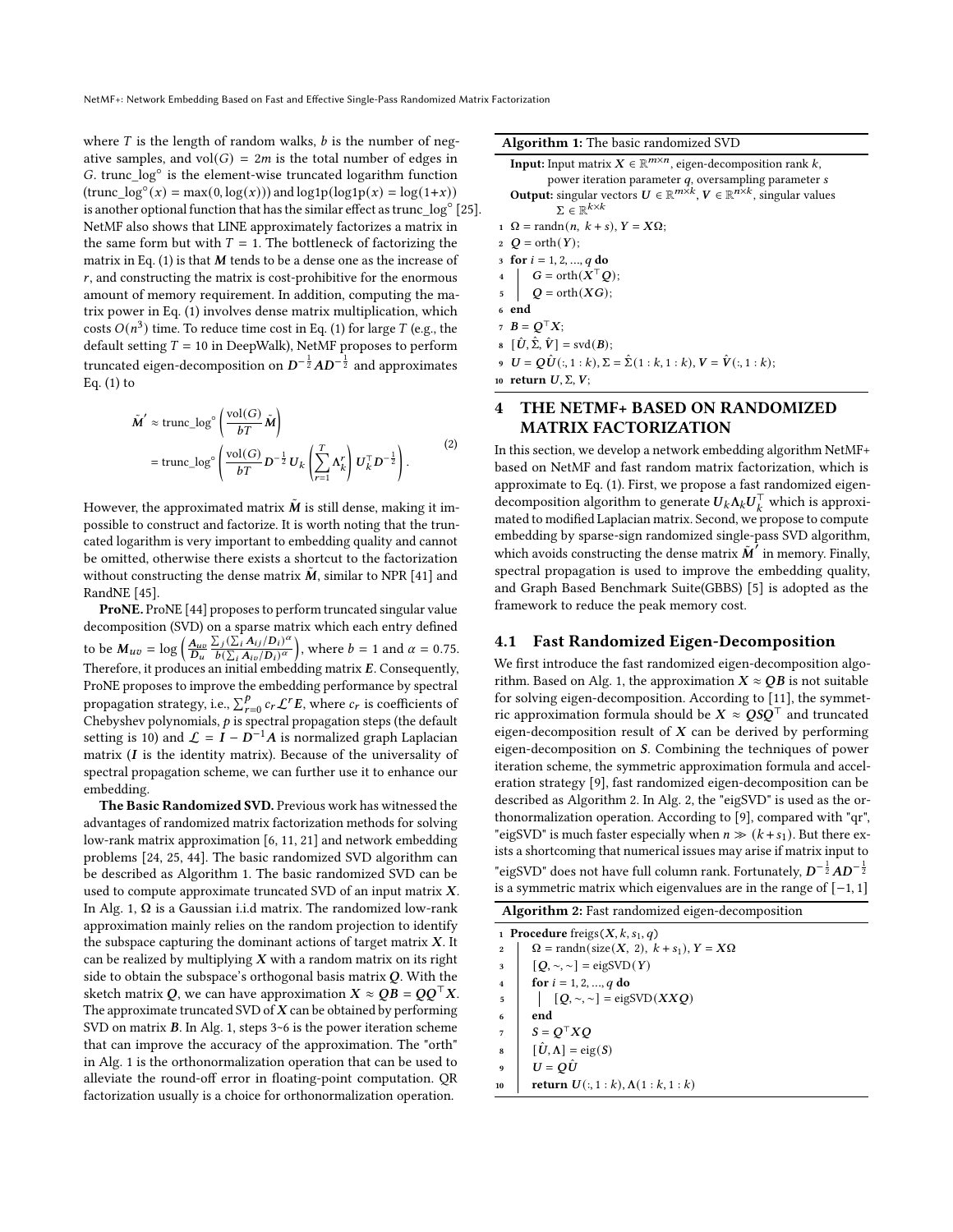according to [\[26\]](#page-8-5). Therefore, the orthonormalization operation in step 3 and step 5 is stable. Setting  $l = k + s_1$ , the step [2](#page-2-1)~3 in Alg. 2  $\cot^2 O(ml + n^2)$ , where *n* is the number of vertices in *A* and *m* is the number of edges. According to [\[9\]](#page-8-22), step 4~6 cost  $O(q(ml + nl^2))$ , step 7 cost  $O(ml + nl^2)$ , step 8 cost  $O(l^3)$  and step 9 cost  $O(nl^2)$ . Thus the total time cost is  $O(q(ml + n l^2))$ . Considering that  $l \ll n$ ,  $s_1$  and q is a small number, the time cost of Alg. [2](#page-2-1) is  $O(mk + nk^2)$ , which is consistent with eigsh [\[16\]](#page-8-11). However, benefitting from the high parallelism of randomized matrix algorithm, Alg. [2](#page-2-1) show up to 93X speedup ratio when compared to eigsh with almost same result in the experiment.

For a large scale matrix  $\boldsymbol{D}^{-\frac{1}{2}} \boldsymbol{A} \boldsymbol{D}^{-\frac{1}{2}}$ , the eigenvalues decay extremely slow and eigsh is hard to converge. There also exists the dilemma that the approximate error is unsatisfactory for randomized algorithm to deal with such a matrix [\[11\]](#page-8-21). To alleviate the accuracy problem of matrix approximation, we propose to perform Alg. [2](#page-2-1) on a modified Laplacian matrix  $D^{-\alpha}AD^{-\alpha}$  instead, where  $\alpha \in (0, 0.5]$ . Therefore, we have  $U_k \Lambda_k U_k^\top \approx D^{-\alpha} AD^{-\alpha}$ . It means  $D^{-\frac{1}{2}}AD^{-\frac{1}{2}}$  is computed as  $D^{-\frac{1}{2}+\alpha}U_k\Lambda_kU_k^\top D^{-\frac{1}{2}+\alpha}$  approximately. The approximation error has an upper bound described by the following theorem, whose proof can be found in Appendix.

THEOREM 1. Let  $\|\cdot\|_F$  be the matrix Frobenius norm. Then

$$
\left\| D^{-\frac{1}{2}}AD^{-\frac{1}{2}} - D^{-\frac{1}{2}+\alpha} U_k \Lambda_k U_k^{\top} D^{-\frac{1}{2}+\alpha} \right\|_F \leq (1+\varepsilon) \sqrt{\sum_{j=k+1}^n |\lambda_j|^2},
$$

with high probability. Here  $|\lambda_j|$  is the j-th largest absolute value of eigenvalue of  $D^{-\alpha}AD^{-\alpha}$ .

Next, the matrix  $M$  will be approximated to  $\hat{M}$ :

$$
\hat{M} = D^{-1+\alpha} U_k \Lambda_k \left( \sum_{r=1}^T K^{r-1} \right) U_k^{\top} D^{-1+\alpha}, \tag{3}
$$

where  $K = U_k^{\top} D^{-1+2\alpha} U_k \Lambda_k$  is a  $k \times k$  matrix, thus the computation of  $\sum_{r=1}^{T} K^{r-1}$  is cheap. For convenience, we denote  $F = D^{-1+\alpha} U_k$ and  $C = \Lambda_k \left( \sum_{r=1}^T K^{r-1} \right)$ . Then Eq. [\(1\)](#page-1-1) can be approximated by

<span id="page-3-2"></span>
$$
\hat{\mathbf{M}}' = \text{trunc\_log}^{\circ} \left( \hat{\mathbf{M}} \right) = \text{trunc\_log}^{\circ} \left( \frac{\text{vol}(G)}{b} F C F^{\top} \right). \tag{4}
$$

# 4.2 Sparse-Sign Randomized Single-Pass SVD

In this subsection, we will introduce how to generate embedding  $E \in \mathbb{R}^{n \times d}$  without constructing the dense matrix  $\hat{M}'$  when we have  $F \in \mathbb{R}^{n \times k}$  and  $C \in \mathbb{R}^{k \times k}$ . We first introduce the definition of the sparse-sign matrix. The sparse-sign matrix with similar performance to the Gaussian matrix is another type of randomized dimension reduction map [\[35\]](#page-8-25). Assuming that sparse-sign matrix  $\Psi \in \mathbb{R}^{n \times h}$ , where  $h = d + s_2$  and  $s_2$  is oversampling parameter, we fix a column sparsity parameter *z* in the range  $2 \le z \le n$ . We independently generate the columns of the matrix at random. For each column, we draw  $z$  i.i.d random signs and place them in  $z$  uni-formly random coordinates. According to [\[35\]](#page-8-25),  $z = min(n, 8)$  will usually be a good choice. Algorithm [3](#page-3-0) describes how to generate the sparse-sign matrix. After generating the sparse-sign matrix, we need to use it as the randomized matrix, which multiplies  $\hat{M}'$  on its right side to obtain sketch matrix  $Y$ . Considering that a column of sparse-sign matrix  $\Psi$  only has  $z$  nonzeros, it will generate at most

Algorithm 3: Generate sparse-sign matrix

<span id="page-3-0"></span>1 Procedure gen\_sparse\_sign\_matrix $(n, h, z)$  $\frac{1}{2}$   $\psi = \text{zeros}(n, h)$  $\boldsymbol{p} = \text{zeros}(z * h, 1)$ 4  $\big|$  for  $j = 1, 2, ..., h$  do 5  $| p((z(j-1)+1):zj) = \text{randperm}(n, z)$ 6  $\left| \Psi(p((z(j-1)+1):zj), j) = sign(randn(z, 1)) \right|$  $7 \mid end$  $\mathbf{s}$  |  $\mathbf{p} = \text{unique}(\mathbf{p})$ return  $\Psi, p$ 

 $z * h$  coordinates in the range of [1, n]. Therefore, we can perform row sampling according to these unique coordinates  $p$ . Assuming that  $[v, \sim] = \text{size}(\boldsymbol{p}, 1)$ , which  $v \leq z * h$ . One can immediately observe that we can have a sampling matrix  $F(\boldsymbol{p},.)^{\top}$ . Therefore, the computation  $Y = \hat{M}'\Psi$  is accomplished by

<span id="page-3-1"></span>
$$
Y = \text{trunc\_log}^{\circ} \left( \frac{\text{vol}(G)}{b} F C F \left( \boldsymbol{p}, : \right)^{\top} \right) \Psi. \tag{5}
$$

The time cost of Eq. [\(5\)](#page-3-1) is  $O(nk^2 + nvk + nvh)$ , and the memory cost is  $O(nk + nv)$ . When calculating  $FCF(p,:)^{\top}$  for a network with billion vertices, it will introduce  $O(nv)$  memory cost, which is still a disaster. To solve this, we adopt the batch matrix matrix multiplication, selecting the fixed-size rows of  $F$  in turn to complete multiplication. Therefore, the memory cost will be reduced to  $O(nk)$ . After orthogonalizing  $Y \in \mathbb{R}^{n \times h}$ , we have an orthogonal basis matrix  $Q \in \mathbb{R}^{n \times h}$  which contains the information of  $\widetilde{M}'$ .

There is still a dilemma that we cannot generate  $\vec{B} = \vec{Q}^\top \hat{M}'$ , where  $Q$  is a dense matrix. To generate the embedding of  $\widetilde{M}'$ , we leverage a randomized single-pass SVD algorithm [\[35\]](#page-8-25). The randomized single-pass SVD algorithm draws multiple sketch matrices that capture the row and column dominant actions of matrix  $\hat{M}'$ and computes SVD based on these sketch matrices. In [\[35\]](#page-8-25), four random matrices  $\Phi \in \mathbb{R}^{x \times n}$ ,  $\Psi \in \mathbb{R}^{l \times x}$ ,  $\Theta \in \mathbb{R}^{y \times n}$ ,  $\Pi \in \mathbb{R}^{l \times y}$  are drawn for target matrix  $X \in \mathbb{R}^{n \times l}$ . Then three sketch matrices  $K = \Phi X$ ,  $Y = X\Psi$  and  $Z = \Theta X\Pi$  are generated respectively. By the way,  $\hat{M}'$ is symmetric, which indicates that  $K$  and  $Y$  can be the same and  $Z$ can be computed with one random matrix. Briefly, we need two random matrices  $\Psi$ ,  $\Pi$  to generate two sketch matrices  $Y = \hat{M}'\Psi$  and  $Z = \Pi^\top \hat{\boldsymbol{M}}'\Pi$ . With  $Q = \operatorname{orth}(Y)$  and  $\hat{\boldsymbol{M}} \approx Q\left(Q^\top \hat{\boldsymbol{M}}'Q\right)Q^\top$ , we can have  $Z=\Pi^\top \hat{M}'\Pi \approx (\Pi^\top Q)\left(Q^\top \hat{M}'Q\right)(Q^\top \Pi).$  Then we get the core approximation matrix  $S=\left(\Pi^\top Q\right)^\dagger Z \left(Q^\top \Pi\right)^\dagger \approx Q^\top \hat{M}' Q$ by solving least-squares problems. Finally, it will form a low rank approximation of the target matrix  $\hat{M}'$  via  $\hat{M}' \approx QSQ^{\top}$ , and the approximate truncated SVD of  $\hat{M}'$  can be derived from performing SVD on S.

With the sparse-sign matrix as the random matrix, the sparsesign randomized single-pass SVD algorithm for  $\hat{M}'$  can be described as Algorithm [4.](#page-4-0) In Alg. [4,](#page-4-0) step 4 use "eigSVD" in Alg. [2](#page-2-1) to orthogonal sketch matrix  $Y$ . Step 2 and step 5 in Alg. [4](#page-4-0) is to generate two random matrices. Considering that  $s_2$  and  $s_3$  are small number, the time cost of step 3 is  $O(nk^2 + n v k + n v d)$  and step 6 cost  $O(v(k^2+d)+v^2(k+d))$ . Step 4 cost  $O(nd^2)$ , steps 7~8 cost  $O(d^3)$  and step 9 cost  $O(nd^2)$ . Therefore, the time cost of Alg. [4](#page-4-0) is  $O(nk^2 + nvk + nvd + nd^2)$ .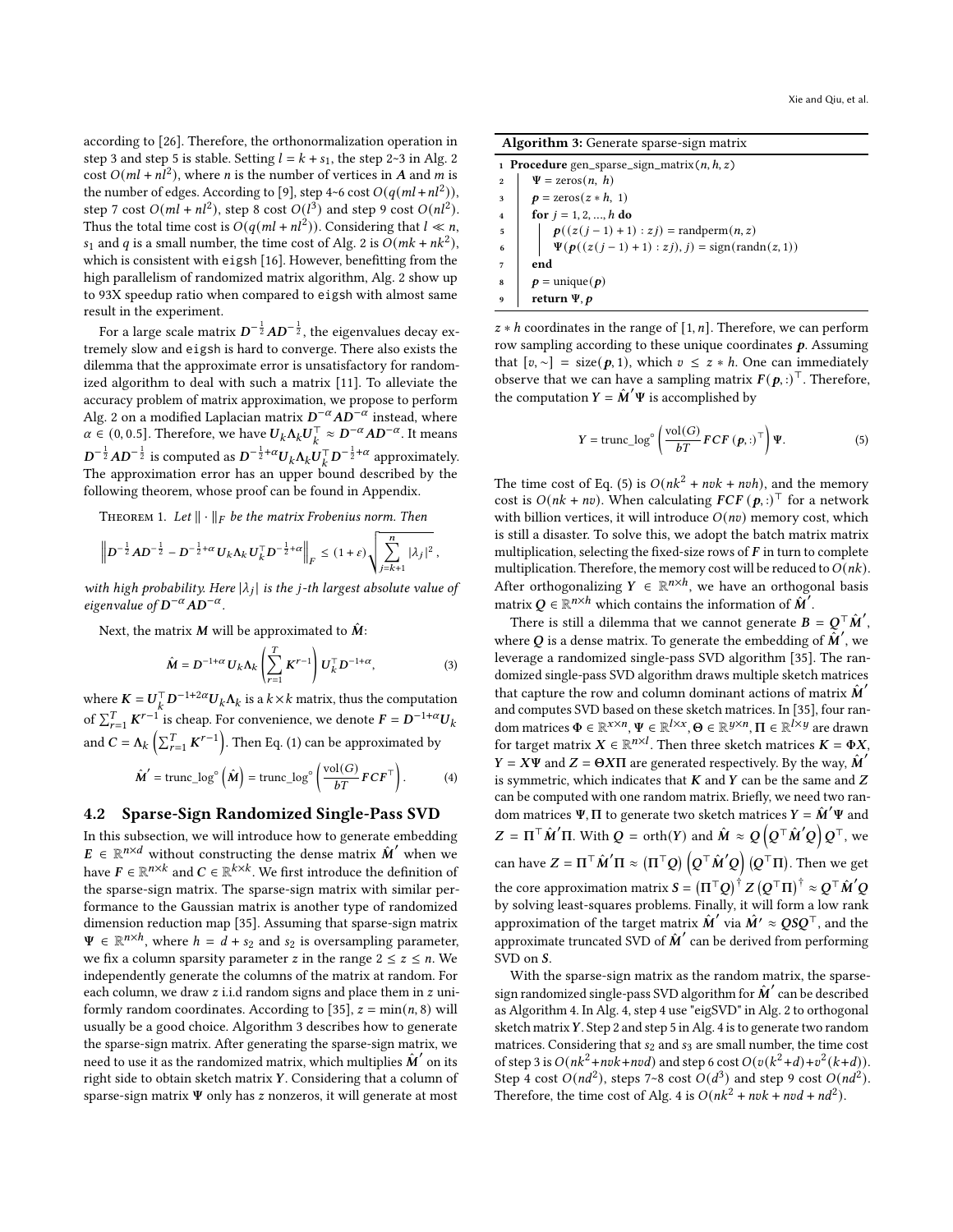NetMF+: Network Embedding Based on Fast and Effective Single-Pass Randomized Matrix Factorization

| <b>Algorithm 4:</b> Sparse-sign randomized single-pass SVD |  |  |  |
|------------------------------------------------------------|--|--|--|
|                                                            |  |  |  |

<span id="page-4-0"></span>

|                | 1 <b>Procedure</b> sparse_sign_rand_single_pass_SVD( $F, C, d, s_2, s_3, z$ )                                            |
|----------------|--------------------------------------------------------------------------------------------------------------------------|
| $\overline{2}$ | $[\Psi, p]$ = gen_sparse_sign_matrix(size(F, 1), $d$ + s <sub>2</sub> , z)                                               |
| 3              | $Y = \text{trunc\_log}^{\circ} \left( \frac{\text{vol}(G)}{bT} FCF \left( \boldsymbol{p}, : \right)^{\top} \right) \Psi$ |
| $\overline{4}$ | $[Q, \sim, \sim]$ = eigSVD(Y)                                                                                            |
| 5              | $[\Pi, p]$ = gen_sparse_sign_matrix(size( $F$ , 1), $d$ + s <sub>3</sub> , z)                                            |
| 6              | $Z = \Pi^{\top}$ trunc_log <sup>o</sup> $\left(\frac{\text{vol}(G)}{bT}F(p,:) CF(p,:)^{\top}\right)\Pi$                  |
| 7              | $S = (\Pi^{\top} O)^{\dagger} Z (O^{\top} \Pi)^{\dagger}$                                                                |
| 8              | $[\hat{U}, \hat{\Sigma}, \hat{V}] = \text{svd}(S)$                                                                       |
| q              | $U = Q\hat{U}(:, 1:d), \Sigma = Q\hat{\Sigma}(:, 1:d), V = Q\hat{V}(:, 1:d)$                                             |
| 10             | return $U, \Sigma, V$                                                                                                    |

#### Algorithm 5: NetMF+

<span id="page-4-1"></span>**Input:** A social network  $G = (V, E, A)$ ; Normalized parameter  $\alpha$ ; eigen-decomposition parameter  $k$ ,  $s<sub>1</sub>$ ,  $q$ ; Sparse-sign matrix parameter  $s_2$ ,  $s_3$ ,  $z$ ; Spectral propagation step  $p$ ; The dimension of embedding  $d$ ; **Output:** An embedding matrix  $\mathbf{E} \in \mathbb{R}^{n \times d}$ 1 D = sum(A, 1),  $[U_k, \Lambda_k]$  = freigs( $D^{-\alpha}AD^{-\alpha}$ ,  $k, s_1, q$ ); 2  $K = U_k^{\top} D^{-1+2\alpha} U_k \Lambda_k;$ 3  $F = D^{-1+\alpha} U_k, C = \Lambda_k \left( \sum_{r=1}^T K^{r-1} \right);$  $\begin{bmatrix} 4 & [T, \Sigma, \sim] = \text{sparse\_sign\_rand\_single\_pass\_SVD}(F, C, d, s_2, s_3, z); \end{bmatrix}$  $E = T\sqrt{\Sigma};$ 6  $E = \sum_{r=0}^{p}$ // spectral propagation 7 return  $E$  as network embedding;

## 4.3 The NetMF+ Algorithm

In this section, we formally describe the NetMF+ algorithm as Algorithm [5,](#page-4-1) which consists of three steps: fast randomized eigendecomposition, sparse-sign randomized single-pass SVD and spectral propagation. In Alg. [5,](#page-4-1) step 1 compute fast randomized eigendecomposition for modified Laplacian matrix  $\vec{D}^{-\alpha}AD^{-\alpha}$  and steps  $2~3$  form matrix  $F, C$  for Eq. [\(4\)](#page-3-2). Step 4 in Alg. [5](#page-4-1) is to compute the SVD of  $\hat{M}'$  by  $F$  and  $C$  through sparse-sign randomized single-pass SVD. Step 6 can be used to improve the embedding quality.

Complexity Analysis. Now we analyze the time and space complexity of NetMF+. As for step 1, the input matrix  $D^{-\alpha}AD^{-\alpha}$ is still an  $n \times n$  matrix and have 2*m* nonzeros. According to section 4.1, it requires  $O(q(mk + nk^2))$  time and  $O(m + nk)$  space. As for steps 2~3, it requires  $O(nk^2)$  time and  $O(nk)$  space. As for step 4, the time cost is  $O(n(k^2 + d^2 + vk + vd))$  and space cost is  $O(n(k+d))$ . Steps 5~6 require  $O(pmd + nd)$  time and  $O(m + nd)$  space. In total, the NetMF+ cost time  $O(q(mk + nk^2) + nd^2 + nvk + nvd + pmd)$  and the space cost is  $O(m + nk)$ .

#### 4.4 System Design

Figure [1](#page-4-2) is the overview of the system design of NetMF+. Each step of NetMF+ can be parallelized, and the storage overhead is mainly depends on the sparse adjacency matrix and the temporary matrix. Below we discuss the detail system design of each step.

Compression. First, the system is built on the Graph Based Benchmark Suite (GBBS) [\[5\]](#page-8-30), which is an extension of the Ligra [\[27\]](#page-8-31) interface. The GBBS is easy to use and has already shown its practicality for many large scale fundamental graph problems.

<span id="page-4-2"></span>

Figure 1: The system design of NetMF+.

LightNE [\[24\]](#page-8-8) introduces GBBS to network embedding problems and shows its superiority to real-world networks with hundreds of billions of edges. The main benefit of GBBS to NetMF+ is the data compression. In the beginning, a sparse adjacency matrix is always stored as CSR format, which is normally regarded as an excellent compressed graph representation [\[14\]](#page-8-32). However, CSR format is still a huge memory overhead for networks with hundreds of billions of edges. For example, storing a network with 1 billion vertices and 100 billion edges will cost 1121GB of memory which is unsatisfactory. Therefore, we need to compress it further and reduce memory cost. A compressed CSR format for graph from Ligra+ [\[28\]](#page-8-33), which supports fast parallel graph encoding and decoding, is a good solution.

Parallelization. Second, the main time cost of the NetMF+ is Sparse Matrix-Matrix multiplication (SPMM) and Matrix-Matrix product (GEMM). In step 1 of NetMF+ system, it performs fast randomized eigen-decomposition on  $D^{-\alpha}AD^{-\alpha}$ . The random projection and the power iteration process in Alg. [2](#page-2-1) are, in essence, a product of an  $n \times n$  sparse matrix and a  $n \times (k+s_1)$  dense Gaussian random matrix, which is supported in MKL's Sparse BLAS Routines. However, MKL's Sparse BLAS Routine requires the sparse matrix in CSR format as the input, which contradicts the original intention of using GBBS. Fortunately, GBBS supports traversing all neighbors of a vertex  $u$  for the compressed CSR format, and we can propose an SPMM operation with the help of GBBS. It can be computed as follows: First of all, We need to traverse n vertices in parallel, and then traverse neighbor  $v$  of the vertex  $u$  to obtain the element  $D(u, u)^{-\alpha} D(v, v)^{-\alpha}$  corresponding to the sparse matrix. Finally, with the support of cblas\_saxpy in MKL, we multiply the element with the  $v$ -th row of the row-major matrix and add the result to the  $u$ -th row of the target matrix. The SPMM operation based on GBBS is slightly slower than MKL's SPMM operation, but ensuring memory-efficient. "eigSVD", "eig" and other operations are well supported by Intel MKL BLAS routines and Intel MKL LAPACK routines. Step 3 of NetMF+ system also involves applying repeated SPMM between an  $n \times n$  sparse Laplacian matrix  $\mathcal L$ and a  $n \times d$  dense temporary matrix. MKL's Sparse BLAS Routines support the operation. Step 2 of the system involves matrix row sampling and batch GEMM operation. In detail, we need to compute  $Y(r, :)= \text{trunc\_log}^{\circ} \left( \frac{\text{vol}(G)}{b} \frac{1}{T} F(r, :) CF(p, :)^{\top} \right) \Psi$ , where r is the batch row index. For each column of  $\Psi$ , we can get z nonzeros, and there are corresponding z columns of  $F<sup>T</sup>$  to complete matrix multiplication based on element multiple and summation. This process is easy to implement through for loop under OpenMP [\[4\]](#page-8-34).

In conclusion, NetMF+ is implemented by C++. We use GBBS to reduce memory usage and implement a GBBS-based SPMM operation. For efficiency, we use the Intel MKL library for basic linear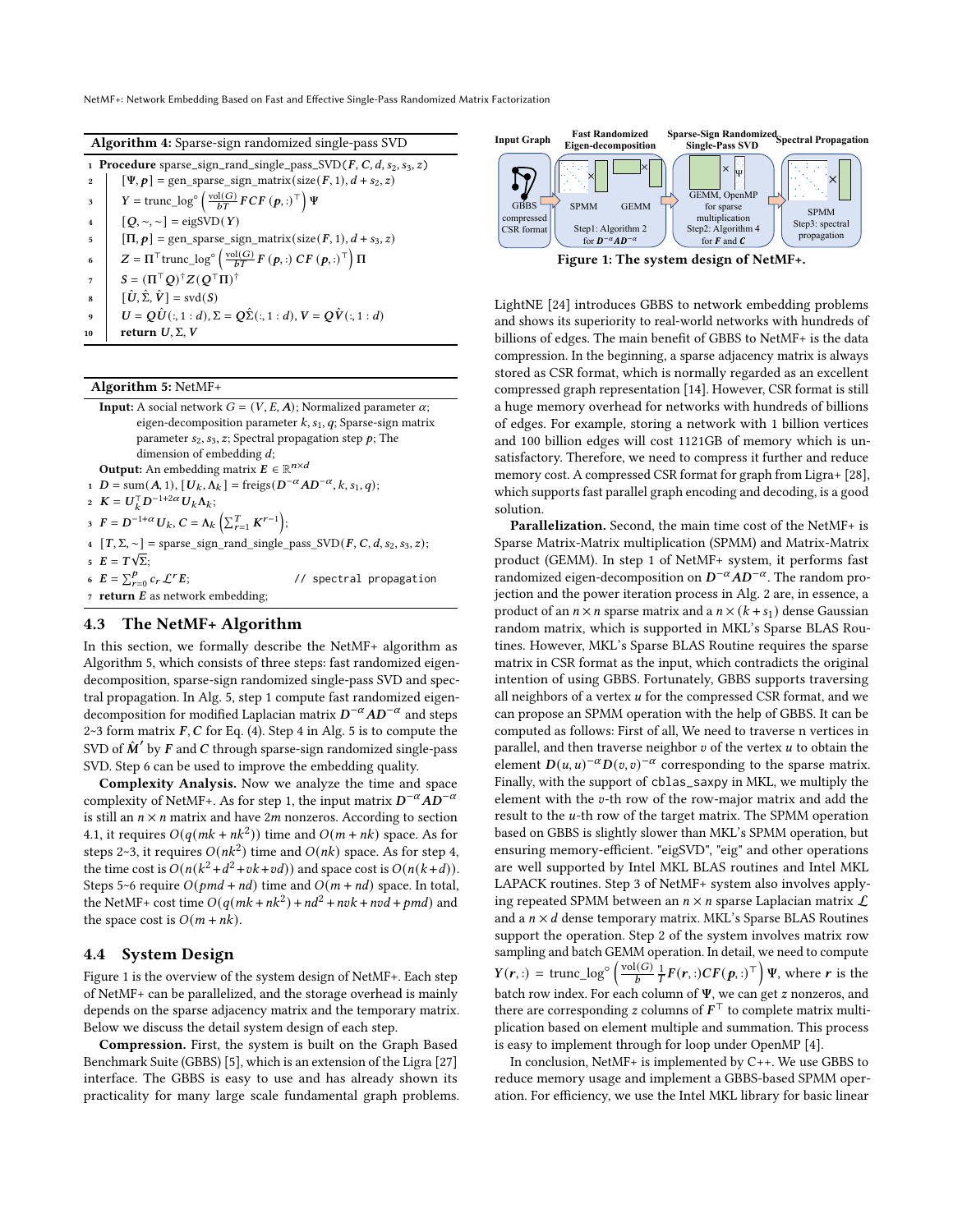algebra operations, and we apply OpenMP for parallel programming especially in step 4 and step 7 of Alg. [4.](#page-4-0)

## 5 EXPERIMENTS

In this section, we evaluate the proposed NetMF+ method on the multi-label vertex classification task and link prediction task, which have been commonly used to evaluate previous network embedding techniques [\[23](#page-8-1)[–25,](#page-8-6) [44\]](#page-8-7). We introduce our datasets, experimental setup, and results in Section 5.1, Section 5.2, and Section 5.3, respectively. The ablation study is in Section 5.4.

#### 5.1 Datasets

The statistics of datasets are listed in Table [2.](#page-6-0) We employ five datasets for the multi-label vertex classification task. BlogCatalog [\[31\]](#page-8-35) and YouTube [\[32\]](#page-8-36) are small graphs with less than 10M edges, while the others are large graphs with more than 10M but less than 10B edges. For the link prediction task, We have four datasets in which vertex labels are not available. Livejournal [\[18\]](#page-8-37) is the large graph, while the others are very large graphs with more than 10B edges. These datasets are of different scales but have been widely used in network embedding literature [\[24\]](#page-8-8). The two largest networks are hyperlinked networks extracted from the Common Crawl web corpus, containing billions of edges.

## 5.2 Experimental Setup

For NetMF+, all experiments are conducted on a server with two Intel® Xeon® E5-2699 v4 CPUs (88 virtual cores in total) and 1.5TB memory. In fact, LightNE [\[24\]](#page-8-8) is essentially an enhanced version of NetSMF [\[25\]](#page-8-6) and is the most important method to compare. Thus we make a full comparison between NetMF+ and LightNE. We follow the experiment and evaluation procedures that were performed in LightNE. For PyTorch-BigGraph (PBG) [\[17\]](#page-8-10), we compare NetMF+ with it on Livejournal which is an example dataset from the original paper [\[17\]](#page-8-10). We compare NetMF+ with GraphVite [\[46\]](#page-8-9), ProNE [\[44\]](#page-8-7) and LightNE in vertex classification task. We used the evaluation scripts and hyperparameters provided by the corresponding paper's GitHub Repos for comparison. For ProNE, we use the high-performance version released by LightNE GitHub repos. Considering that GraphVite and PBG are developed for different scenarios, we evaluate them and NetMF+ based on the cost of cloud server rental. We list the most suitable Azure Cloud server for each system in Table. [3.](#page-6-1)

Vertex Classification Setting. After generating the embedding, we randomly sample a portion of labeled vertices for training and use the remaining for testing. The task is completed by the one-vs-rest logistic regression model, which is implemented by LIBLINEAR [\[8\]](#page-8-38). We repeat the prediction procedure five times and evaluate the average performance in terms of both Micro-F1 and Macro-F1 scores [\[36\]](#page-8-39). Across all datasets, we set the embedding dimension  $d$  to be 128 except on Friendster, where we set 96. We recommend that the oversampling parameter  $s_1$  can usually be a small number of 10, 30, 50. We set parameter  $b = 1$ ,  $z = 8$ ,  $k = 256$ ,  $s_1 = 30$ in most cases for NetMF+. We set  $s_2 = 100$ , and  $s_3 = 1000$  accord-ing to [\[35\]](#page-8-25) which indicate that  $s_3$  should more larger than  $s_2$  for a better result. We observe that  $T$ ,  $\alpha$  and  $q$  are more sensitive to the experimental results so that we use cross-validation to select them.

Link Prediction Setting. We follow LightNE to set up link prediction evaluation for very large graphs — we randomly exclude 0.00001% edges from the training graph for evaluation. When training NetMF+ on the three very large graphs, we skip the spectral propagation step (due to memory issue) and set  $d = 32$  except Hyperlink2012, where we use  $d = 16$ . We set  $b = 1, T = 5, z = 8, k = 1$ 32,  $s_1 = 0$  and  $s_2 = 0$ ,  $s_3 = 5000$  for NetMF+. The ranking metrics on the test set are obtained by ranking positive edges among randomly sampled corrupted edges. We evaluate the link prediction task with metrics to be HITS@1, HITS@10, HITS@50 and AUC.

# 5.3 Experiment Results

Comparison with PBG. First, We follow exactly the same exper-iment setting in PBG [\[17\]](#page-8-10). We set  $T = 5$ ,  $\alpha = 0.375$ ,  $q = 5$ ,  $k =$ 1024,  $d = 1024$ ,  $z = 8$ ,  $s_1 = 50$ ,  $s_2 = 100$ ,  $s_3 = 500$  for NetMF+. Combining the price in Table [3,](#page-6-1) the results are reported in the Table [4.](#page-6-2) It's obvious that NetMF+ has better performance for all metrics with less time. To be precise, NetMF+ is  $45\times$  faster and  $10\times$  cheaper than PBG.

Vertex Classification Results. We summarize the multi-label vertex classification performance in Figure [2.](#page-6-3) To compare different algorithms' runtime and memory cost, we also list the efficiency comparison in Table [5.](#page-6-4) In BlogCatalog, NetMF+ achieves the best performance compared to other methods. It achieves significantly better Micro-F1 and Macro-F1 than the second place method LightNE (by 3.5% on average), while only cost 2 seconds and 17 GB. In YouTube, NetMF+ show comparable Micro-F1 and Macro-F1 to LightNE while show better result than ProNE. In Friendstersmall [\[40\]](#page-8-40), NetMF+ shows slightly better Micro-F1 than the other methods while achieving comparable Macro-F1 results. In Friendster [\[40\]](#page-8-40), NetMF+ is comparable to LightNE and ProNE. In OAG [\[29\]](#page-8-41), the result of LightNE is produced when choosing large edge samples  $M = 17Tm$ , and NetMF+ achieves better performance than LightNE (Micro-F1 improved by 4.2% on average). Overall, NetMF+ has significantly better or comparable classification results compared to other methods with a lightweight memory and time cost. Except in OAG, the speed of NetMF+ is slower than ProNE, but both the Micro-F1 and Macro-F1 result of ProNE is inferior, which proves the effectiveness of the NetMF+ algorithm in learning challenging datasets. In general, the vertex classification results illustrate the effectiveness and lightweight of the NetMF+.

Next, we compare the rental costs of GraphVite and NetMF+ when applied to large graph data. Based on Table [3](#page-6-1) and Table [5,](#page-6-4) we get the cost of GraphVite on Friendster-small, and Friendster is \$23.2 and \$168.1, respectively, while the cost of NetMF+ is \$1.1 and \$3.9 respectively. Therefore, NetMF+ shows up to 69× faster and 43× cheaper compared to GraphVite.

Link Prediction Results. In addition, we need to compare the performance of different algorithms on link prediction task for very large graphs. Due to limited memory, ProNE cannot accomplish learning an embedding. GraphVite and PBG cannot finish the job in one day. Therefore, we only report the results of LightNE and NetMF+ in Table [6.](#page-7-0) The results of LightNE are reported by choosing large edge samples for a best possible result in the 1.5 TB memory machine. Not only does NetMF+ achieve better performance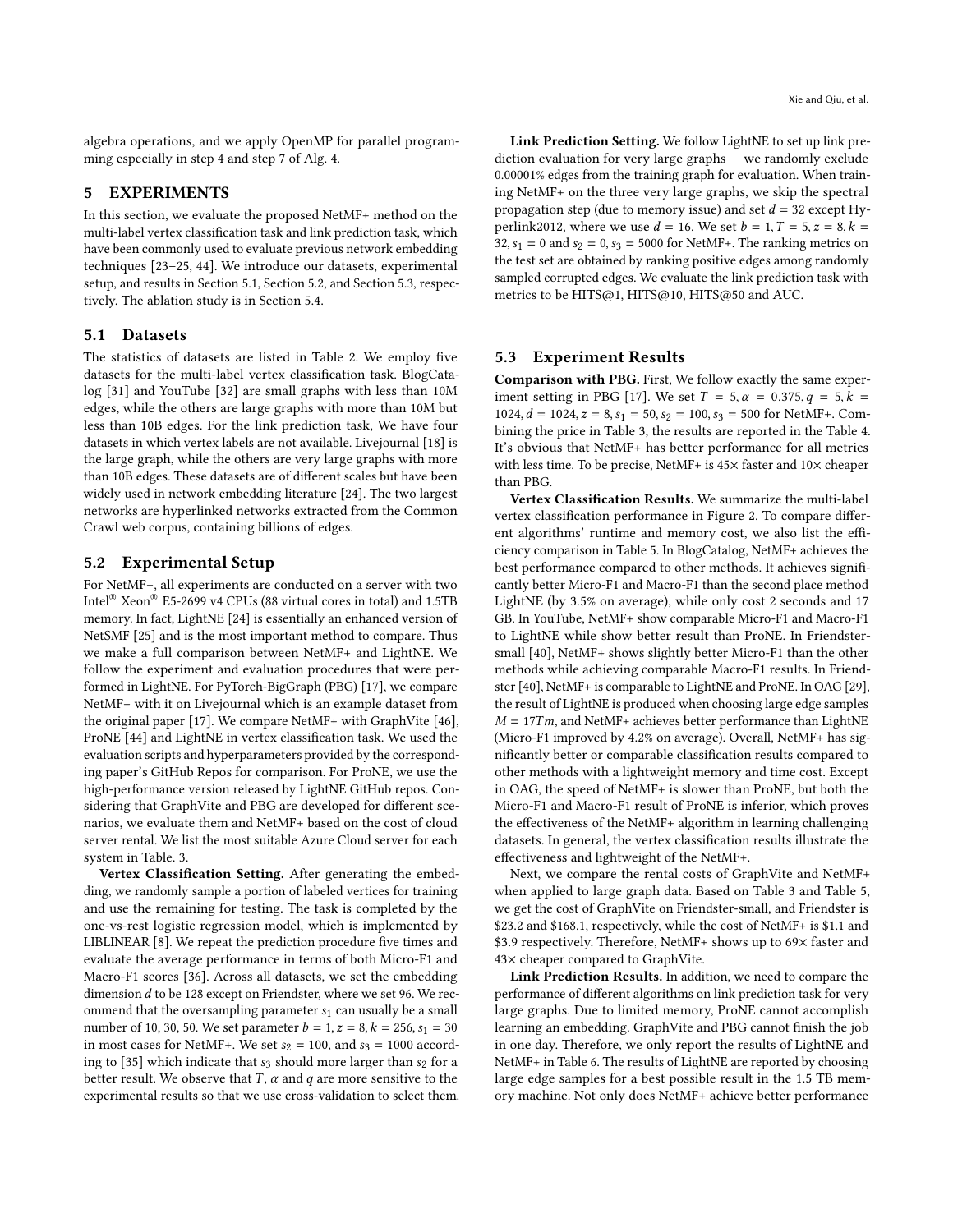NetMF+: Network Embedding Based on Fast and Effective Single-Pass Randomized Matrix Factorization

<span id="page-6-0"></span>

| Multi-label Vertex Classification Task |                   |                        |                          |                             |                           | Link Prediction Task    |                               |                                  |                                  |
|----------------------------------------|-------------------|------------------------|--------------------------|-----------------------------|---------------------------|-------------------------|-------------------------------|----------------------------------|----------------------------------|
|                                        | BlogCatalog       |                        | YouTube Friendster-small | Friendster                  |                           | OAG   Livejournal       | ClueWeb                       | Hyperlink2014                    | Hyperlink2012                    |
| V <br> E                               | 10,312<br>333,983 | 1,138,499<br>2.990.443 | 7.944.949<br>447,219,610 | 65,608,376<br>1,806,067,142 | 67,768,244<br>895,368,962 | 4.847.571<br>68,993,773 | 978.408.098<br>74,744,358,622 | 1.724.573.718<br>124,141,874,032 | 3,563,602,789<br>225,840,663,232 |



<span id="page-6-3"></span>

Figure 2: Classification performance w.r.t. the ratio of training data. The x-axis represents the ratio of labeled data (%), and the y-axis in the top and bottom rows denote the Micro-F1 and Macro-F1 scores (%) respectively. For methods which fail to finish computation in one day or cannot handle the computation, their results are not available and thus not plotted in this figure.

<span id="page-6-1"></span>Table 3: The most similar hardware configuration on Azure compared to the machine used in the original paper.

| Azure             | Method                           | vCores | RAM    | GPU                 | Price(\$/h) |
|-------------------|----------------------------------|--------|--------|---------------------|-------------|
| $NC24s$ v2        | GraphVite                        | 24     | 448GB  | 4X P <sub>100</sub> | 8.28        |
| E48v3             | <b>PRG</b>                       | 48     | 384GB  | 0                   | 3.024       |
| M <sub>128s</sub> | LightNE<br>ProNE<br>$N$ et $MF+$ | 128    | 2048GB | $\Omega$            | 13.338      |

#### Table 4: Comparison with PBG on Livejournal.

<span id="page-6-2"></span>

| Systems  | Time               | Cost   | MR   |      | MRR HITS@10 |
|----------|--------------------|--------|------|------|-------------|
| PBG.     | 7.3 hours          | \$22.1 | 4.25 | 0.87 | 0.93        |
| $NetMF+$ | $9.7 \text{ mins}$ | \$2.2  | 2.27 | 0.90 | 0.97        |

regarding all metrics, but it also reduces time and memory costs significantly. The runtime of NetMF+ on ClueWeb [\[1\]](#page-8-42) is 38.9 minutes in Table [5,](#page-6-4) and the peak memory is 612GB, which is less than half of LightNE. It is worth mentioning that NetMF+ will take 27 mins and 1498 GB to learn on ClueWeb if MKL's Sparse BLAS Routine is used in step 1 of the system. The uncompressed ClueWeb graph (in CSR format) occupies 839 GB while the total peak memory cost of NetMF+ (using GBBS-based SPMM) on ClueWeb is 612GB, which proves the effects of compression of GBBS. The experimental results on Hyperlink2014 [\[19\]](#page-8-43) also demonstrate the effectiveness and efficiency of NetMF+. For the largest network, Hyperlink2012 [\[19\]](#page-8-43), LightNE can only have small edge samples, making embedding ineffective in the link prediction task compared to NetMF+. It describes the fact that NetMF+ has better performance when it uses the same or similar amount of memory as LightNE. In conclusion, the results

| Table 5: Efficiency comparison. |  |
|---------------------------------|--|
|---------------------------------|--|

<span id="page-6-4"></span>

| Metrics    | Datasets         | $GVT^2$  | ProNE <sup>3</sup> | LightNE          | $NetMF+$         |
|------------|------------------|----------|--------------------|------------------|------------------|
|            | BlogCatalog      | 20.1 s   | 79.0 s             | 152.0 s          | 2.0 s            |
|            | YouTube          | 93.0 s   | 65.0 s             | 96.0 s           | 32.0 s           |
|            | Friendster-small | 2.8h     | 5.3 <sub>m</sub>   | 7.5 <sub>m</sub> | 4.9 <sub>m</sub> |
| Time       | Friendster       | 20.3 h   | 19.5 m             | 37.6 m           | 17.7 m           |
|            | OAG              |          | 22.6 <sub>m</sub>  | 1.5 <sub>h</sub> | 1.2h             |
|            | ClueWeb          |          | $\times$           | 1.3 <sub>h</sub> | 38.9 m           |
|            | Hyperlink2014    |          | $\times$           | 1.8 <sub>h</sub> | 1.0 <sub>h</sub> |
|            | Hyperlink2012    |          | $\times$           | 5.6 h            | 1.2 <sub>h</sub> |
|            | BlogCatalog      | *        | 18                 | 273              | 17               |
|            | YouTube          | $^\star$ | 28                 | 83               | 27               |
|            | Friendster-small | $^\star$ | 84                 | 541              | 56               |
| $M$ em $1$ | Friendster       | *        | 326                | 559              | 236              |
| (GB)       | OAG              | $^\star$ | 403                | 1391             | 384              |
|            | ClueWeb          | $^\star$ | X                  | 1493             | 612              |
|            | Hyperlink2014    | $^\star$ | X                  | 1500             | 1076             |
|            | Hyperlink2012    | *        | $\times$           | 1500             | 1323             |

<sup>1</sup> "Mem" represents the peak memory cost.

<sup>2</sup> GVT is short for GraphVite. "−" indicates that the corresponding algorithm fails to complete within one day. "★" indicates that we use rental cost to evaluate CPU-GPU hybrid system.

<sup>3</sup> "×" indicates that the corresponding algorithm is unable to handle the computation due to excessive space and memory consumption.

on the three very large graphs show that NetMF+ is significantly better than LightNE with less time and memory.

#### 5.4 Ablation Study

We first perform ablation studies on the effects of each step of the NetMF+ system and then focus on the parameter analysis.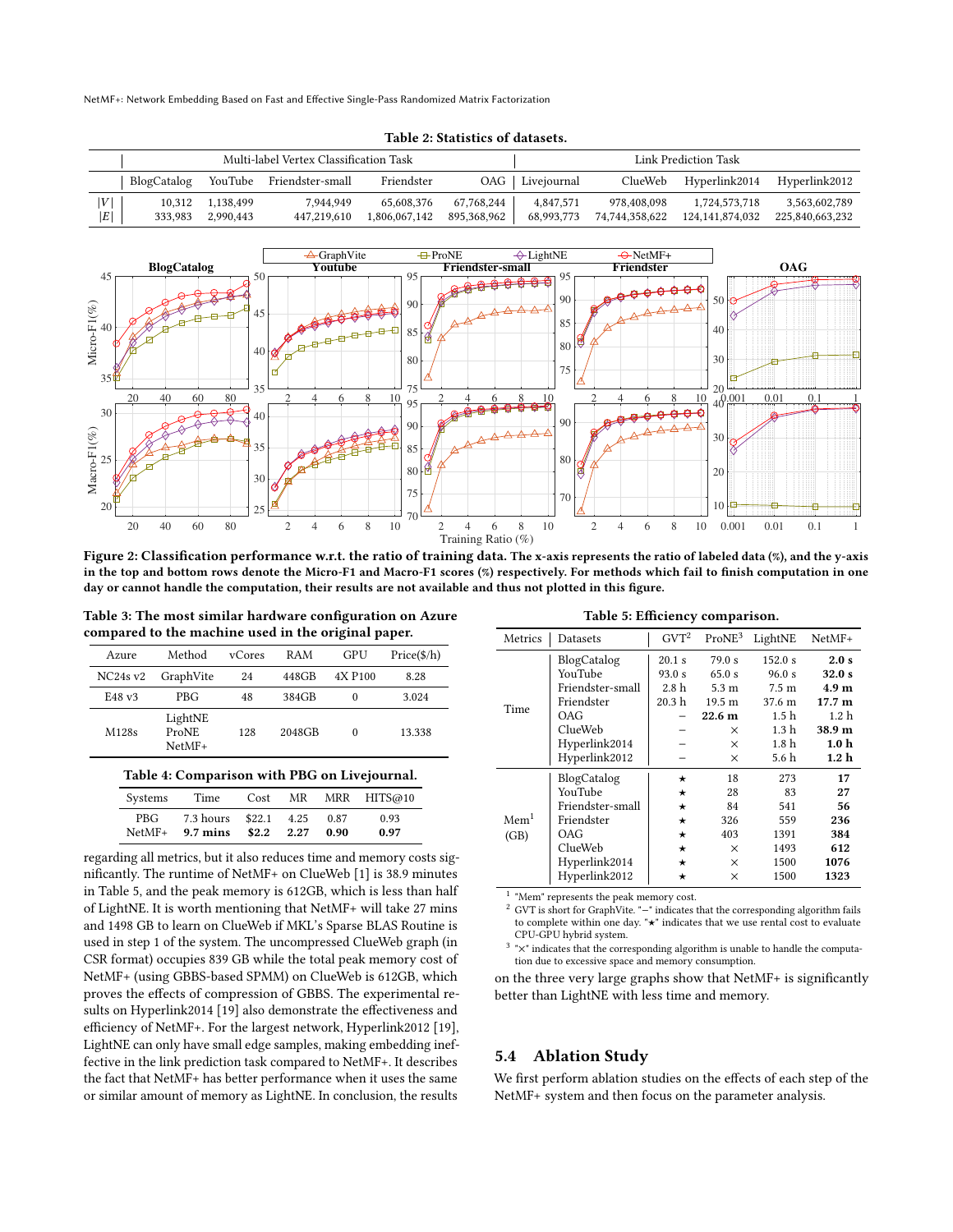<span id="page-7-0"></span>

| <b>Datasets</b> | Systems | HITS@1 | HITS@10 | HITS@50 | AUC   |
|-----------------|---------|--------|---------|---------|-------|
| ClueWeb         | LightNE | 0.684  | 0.753   | 0.803   | 0.903 |
|                 | NetMF+  | 0.703  | 0.772   | 0.868   | 0.972 |
| Hyperlink2014   | LightNE | 0.364  | 0.5     | 0.628   | 0.874 |
|                 | NetMF+  | 0.503  | 0.646   | 0.739   | 0.913 |
| Hyperlink2012   | LightNE | 0.073  | 0.189   | 0.348   | 0.751 |
|                 | NetMF+  | 0.615  | 0.716   | 0.798   | 0.928 |

Table 6: Link prediction comparison.

<span id="page-7-1"></span>

Figure 3: The computed eigenvalues on YouTube data with different  $\alpha$ .

<span id="page-7-2"></span>

Figure 4: The embedding performance comparison.

Efficiency and Effectiveness of Each Step of NetMF+. First, we need to focus on the fast randomized eigen-decomposition (the step 1 of NetMF+ system). Halko et al. [\[11\]](#page-8-21) has shown that it's challenging to perform eigen-decomposition on  $D^{-0.5}AD^{-0.5}$ . Although Halko et al. stated that this problem could be improved by using power iteration scheme, it is still impractical for large realworld networks. We choose YouTube as an example, and its related eigenvalues are shown in Figure [3.](#page-7-1) The eigenvalues of  $\bm{D}^{-0.5} \bm{A} \bm{D}^{-0.5}$ with  $q = 20$  and  $q = 100$  are far from the correct result, which the largest eigenvalue should be 1. The eigsh [\[16\]](#page-8-11) is not able to complete this job in one day. The results illustrate the requirement to use modified Laplacian matrix as input for fast randomized eigendecomposition. When we choose  $\alpha = 0.4$ , the eigenvalues of fast randomized eigen-decomposition ( $q = 20$ ) on  $D^{-0.4}AD^{-0.4}$  is indistinguishable from the eigenvalues computed by eigsh when  $k < 140$ . The runtime of fast randomized eigen-decomposition is 20 seconds while eigsh costs 31 minutes, which proves the accuracy and efficiency of fast randomized eigen-decomposition.

Next, we focus on the effects of sparse-sign randomized singlepass SVD and spectral propagation. NetMF+ (w/o spectral) and NetMF+ (w/ spectral) represent embeddings from step 2 and step 3 of the NetMF+ system, respectively, and we need to compare them. The vertex classification results are shown in Figure [4.](#page-7-2) NetMF+ (w/o spectral) results are satisfactory, which proves the effectiveness of

<span id="page-7-3"></span>

Figure 5: The trade-offs between efficiency and performance.

the sparse-sign randomized single-pass SVD. Combining with step 3 of the system, NetMF+ (w/ spectral) show better results, especially the significant improvement on Macro-F1, which describes the effects of spectral propagation.

Parameter Analysis The peak memory cost is constant when we fix the oversampling parameters  $s_1, s_2, s_3$ , column sparsity z, eigen-decomposition rank  $k$ , and embedding dimension  $d$ . The parameters that strongly impact the quality of learned embedding are  $\alpha$ , T and q.  $\alpha$  determines the how slow decaying speed of the eigenvalues of the modified Laplacian and thus determines the accuracy of the fast randomized eigen-decomposition and the approximation error of M. In general,  $\alpha \in [0.35, 0.5)$  and  $T = 5$  or 10 will always be an appropriate choices. We need to pay attention to  $q$ , which determines the accuracy of the fast randomized eigen-decomposition. Thus, we make a tradeoff between the quality of the learned embedding and the overall system runtime. We choose OAG dataset for test. When we fix  $\alpha = 0.45$ ,  $T = 10$ ,  $k = 256$ ,  $s_1 = 20$ ,  $s_2 = 300$ and  $s_3 = 5000$  we enumerate the q from  $\{10, 15, 20, 25, 30\}$ , the efficiency-effectiveness trade-off result of OAG is shown as Fig-ure [5.](#page-7-3) We also add LightNE results with different edge samples M from  $\{1Tm, 5Tm, 7Tm, 10Tm, 13Tm, 17Tm\}$ . The peak memory of NetMF+ is 384GB while that of LightNE is 553 GB, 682 GB, 776 GB, 936 GB, 1118 GB and 1391 GB, respectively. Figure [5](#page-7-3) shows that NetMF+ works better than LightNE when the runtime is fixed. The experiments prove that users can adjust NetMF+ flexibly according to time/memory budgets and performance requirements.

## 6 CONCLUSION

In this work, we propose NetMF+ employing the techniques of fast randomized matrix factorization, sparse-sign randomized singlepass SVD and GBBS, which produce a fast and memory-efficient network embedding system. Compared with state-of-the-art network embedding systems, NetMF+ achieves the best performance on nine benchmarks. With the help of fast randomized eigen-decomposition and a novel sparse-sign randomized single-pass SVD, NetMF+ consumes much less computational time and memory while generating a promising embedding. With GBBS and GBBS-based SPMM, the memory cost is further reduced. The main computations of NetMF+ are highly parallelizable, which is thus well supported by the MKL library and OpenMP. With these techniques, NetMF+ can learn high-quality embeddings from networks with more than 100 billion edges in about an hour with 1 TB or less memory cost.

In the future, we will extend the method to handle dynamic network embedding problems.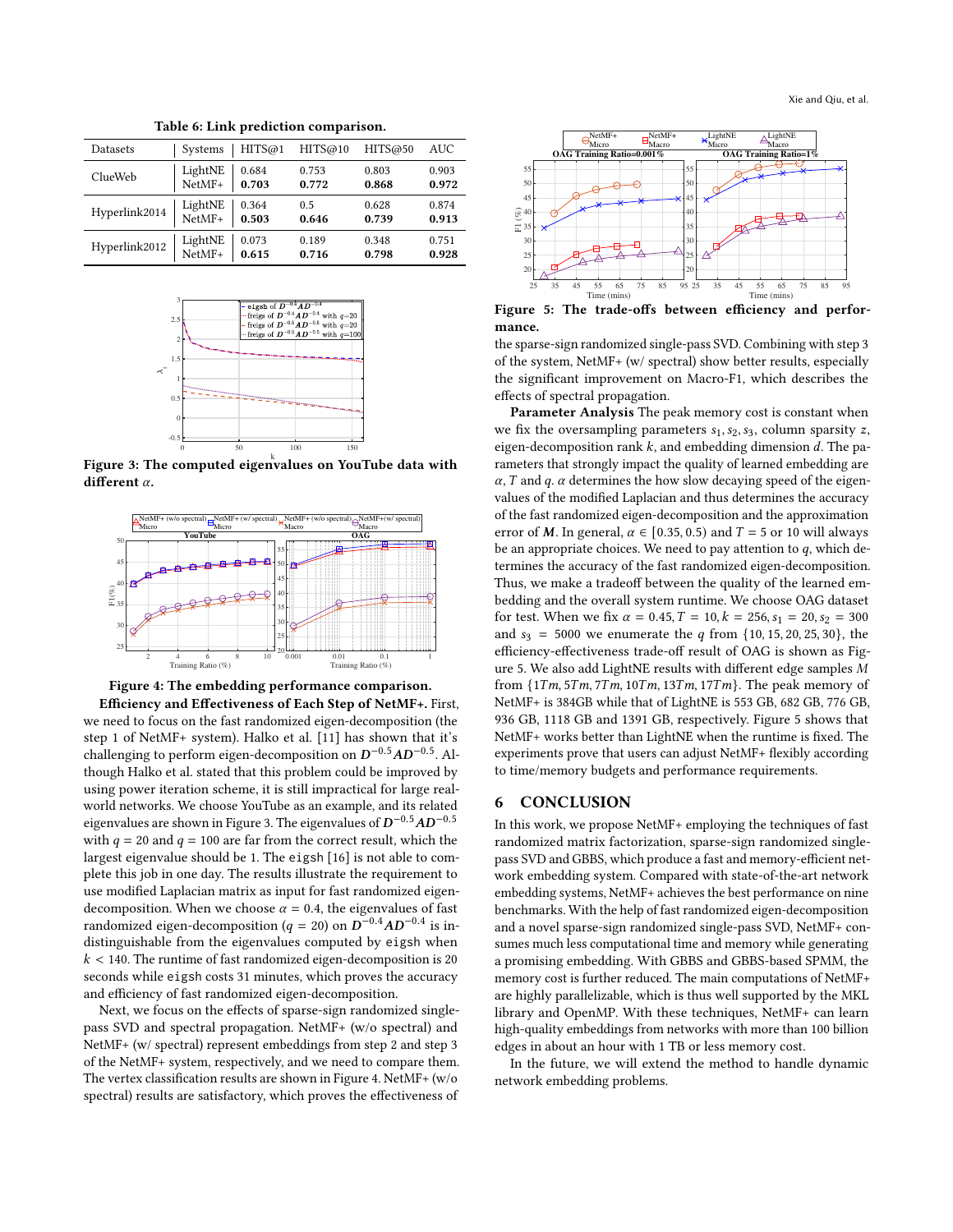NetMF+: Network Embedding Based on Fast and Effective Single-Pass Randomized Matrix Factorization

## **REFERENCES**

- <span id="page-8-42"></span>[1] Paolo Boldi and Sebastiano Vigna. 2004. The WebGraph Framework I: Compression Techniques. In WWW '04. ACM Press, 595–601.
- <span id="page-8-24"></span>[2] Christos Boutsidis, David P Woodruff, and Peilin Zhong. 2016. Optimal principal component analysis in distributed and streaming models. In Proceedings of the forty-eighth annual ACM symposium on Theory of Computing. 236–249.
- <span id="page-8-18"></span>[3] Shaosheng Cao, Wei Lu, and Qiongkai Xu. 2015. Grarep: Learning graph representations with global structural information. In CIKM '15. 891-900
- <span id="page-8-34"></span>[4] Leonardo Dagum and Ramesh Menon. 1998. OpenMP: An Industry-Standard API for Shared-Memory Programming. 5, 1 (Jan. 1998), 46–55.
- <span id="page-8-30"></span>[5] Laxman Dhulipala, Guy E. Blelloch, and Julian Shun. 2018. Theoretically Efficient Parallel Graph Algorithms Can Be Fast and Scalable. In ACM Symposium on Parallelism in Algorithms and Architectures (SPAA). 393–404.
- <span id="page-8-20"></span>[6] Petros Drineas and Michael W. Mahoney. 2016. RandNLA: Randomized Numerical Linear Algebra. Commun. ACM 59, 6 (May 2016), 80–90.
- <span id="page-8-17"></span>[7] Carl Eckart and Gale Young. 1936. The approximation of one matrix by another of lower rank. Psychometrika 1, 3 (1936), 211–218.
- <span id="page-8-38"></span>[8] Rong-En Fan, Kai-Wei Chang, Cho-Jui Hsieh, Xiang-Rui Wang, and Chih-Jen Lin. 2008. LIBLINEAR: A library for large linear classification. the Journal of machine Learning research 9 (2008), 1871–1874.
- <span id="page-8-22"></span>[9] Xu Feng, Yuyang Xie, Mingye Song, Wenjian Yu, and Jie Tang. 2018. Fast Randomized PCA for Sparse Data. In Proceedings of The 10th Asian Conference on Machine Learning (Proceedings of Machine Learning Research, Vol. 95). PMLR, 710–725.
- <span id="page-8-4"></span>[10] Aditya Grover and Jure Leskovec. 2016. node2vec: Scalable feature learning for networks. In KDD '16. 855–864.
- <span id="page-8-21"></span>[11] Nathan Halko, Per-Gunnar Martinsson, and Joel A Tropp. 2011. Finding structure with randomness: Probabilistic algorithms for constructing approximate matrix decompositions. SIAM review 53, 2 (2011), 217–288.
- <span id="page-8-0"></span>[12] William L. Hamilton, Rex Ying, and Jure Leskovec. 2017. Representation Learning on Graphs: Methods and Applications. IEEE Data(base) Engineering Bulletin 40 (2017), 52–74.
- <span id="page-8-45"></span>[13] Roger A Horn, Roger A Horn, and Charles R Johnson. 1994. Topics in matrix analysis. Cambridge university press.
- <span id="page-8-32"></span>[14] Jeremy Kepner and John Gilbert. 2011. Graph algorithms in the language of linear algebra. SIAM.
- <span id="page-8-13"></span>[15] Thomas N. Kipf and Max Welling. 2017. Semi-Supervised Classification with Graph Convolutional Networks. In ICLR '17.
- <span id="page-8-11"></span>[16] Richard B Lehoucq, Danny C Sorensen, and Chao Yang. 1998. ARPACK users' guide: solution of large-scale eigenvalue problems with implicitly restarted Arnoldi methods. SIAM.
- <span id="page-8-10"></span>[17] Adam Lerer, Ledell Wu, Jiajun Shen, Timothee Lacroix, Luca Wehrstedt, Abhijit Bose, and Alex Peysakhovich. 2019. Pytorch-biggraph: A large-scale graph embedding system. arXiv preprint arXiv:1903.12287 (2019).
- <span id="page-8-37"></span>[18] Jure Leskovec, Kevin J Lang, Anirban Dasgupta, and Michael W Mahoney. 2009. Community structure in large networks: Natural cluster sizes and the absence of large well-defined clusters. Internet Mathematics 6, 1 (2009), 29–123.
- <span id="page-8-43"></span>[19] Robert Meusel, Sebastiano Vigna, Oliver Lehmberg, and Christian Bizer. 2015. The graph structure in the web–analyzed on different aggregation levels. The Journal of Web Science 1 (2015).
- <span id="page-8-12"></span>[20] Tomas Mikolov, Kai Chen, Greg Corrado, and Jeffrey Dean. 2013. Efficient Estimation of Word Representations in Vector Space. In 1st International Conference on Learning Representations, ICLR 2013, Scottsdale, Arizona, USA, May 2-4, 2013, Workshop Track Proceedings.
- <span id="page-8-29"></span>[21] Cameron Musco and Christopher Musco. 2015. Randomized Block Krylov Methods for Stronger and Faster Approximate Singular Value Decomposition. In Proceedings of the 28th International Conference on Neural Information Processing Systems - Volume 1 (NIPS'15). MIT Press, 1396–1404.
- <span id="page-8-19"></span>[22] Mingdong Ou, Peng Cui, Jian Pei, Ziwei Zhang, and Wenwu Zhu. 2016. Asymmetric Transitivity Preserving Graph Embedding. In Proceedings of the 22nd ACM SIGKDD International Conference on Knowledge Discovery and Data Mining (KDD '16). Association for Computing Machinery, 1105–1114.
- <span id="page-8-1"></span>[23] Bryan Perozzi, Rami Al-Rfou, and Steven Skiena. 2014. Deepwalk: Online learning of social representations. In KDD '14. ACM, 701–710.
- <span id="page-8-8"></span>[24] Jiezhong Qiu, Laxman Dhulipala, Jie Tang, Richard Peng, and Chi Wang. 2021. LightNE: A Lightweight Graph Processing System for Network Embedding. In Proceedings of the 2021 International Conference on Management of Data. 2281– 2289.
- <span id="page-8-6"></span>[25] Jiezhong Qiu, Yuxiao Dong, Hao Ma, Jian Li, Chi Wang, Kuansan Wang, and Jie Tang. 2019. Netsmf: Large-scale network embedding as sparse matrix factorization. In The World Wide Web Conference. ACM, 1509–1520.
- <span id="page-8-5"></span>[26] Jiezhong Qiu, Yuxiao Dong, Hao Ma, Jian Li, Kuansan Wang, and Jie Tang. 2018. Network embedding as matrix factorization: Unifying deepwalk, line, pte, and node2vec. In WSDM '18. ACM, 459–467.
- <span id="page-8-31"></span>[27] Julian Shun and Guy E. Blelloch. 2013. Ligra: A Lightweight Graph Processing Framework for Shared Memory. SIGPLAN Not. 48, 8 (Feb. 2013), 135–146.
- <span id="page-8-33"></span>[28] Julian Shun, Laxman Dhulipala, and Guy E. Blelloch. 2015. Smaller and Faster: Parallel Processing of Compressed Graphs with Ligra+. In 2015 Data Compression Conference. 403–412.
- <span id="page-8-41"></span>[29] Arnab Sinha, Zhihong Shen, Yang Song, Hao Ma, Darrin Eide, Bo-June (Paul) Hsu, and Kuansan Wang. 2015. An Overview of Microsoft Academic Service (MAS) and Applications. In Proceedings of the 24th International Conference on World Wide Web (WWW '15 Companion). Association for Computing Machinery, 243–246.
- <span id="page-8-2"></span>[30] Jian Tang, Meng Qu, Mingzhe Wang, Ming Zhang, Jun Yan, and Qiaozhu Mei. 2015. Line: Large-scale information network embedding. In WWW '15. 1067–1077.
- <span id="page-8-35"></span>[31] Lei Tang and Huan Liu. 2009. Relational Learning via Latent Social Dimensions. In Proceedings of the 15th ACM SIGKDD International Conference on Knowledge Discovery and Data Mining (KDD '09). Association for Computing Machinery, 817–826.
- <span id="page-8-36"></span>[32] Lei Tang and Huan Liu. 2009. Scalable Learning of Collective Behavior Based on Sparse Social Dimensions. In Proceedings of the 18th ACM Conference on Information and Knowledge Management (CIKM '09). Association for Computing Machinery, 1107–1116.
- <span id="page-8-44"></span>[33] Lloyd N Trefethen and David Bau III. 1997. Numerical linear algebra. Vol. 50. Siam.
- <span id="page-8-23"></span>[34] Joel A Tropp, Alp Yurtsever, Madeleine Udell, and Volkan Cevher. 2017. Practical sketching algorithms for low-rank matrix approximation. SIAM J. Matrix Anal. Appl. 38, 4 (2017), 1454–1485.
- <span id="page-8-25"></span>[35] Joel A Tropp, Alp Yurtsever, Madeleine Udell, and Volkan Cevher. 2019. Streaming low-rank matrix approximation with an application to scientific simulation. SIAM Journal on Scientific Computing 41, 4 (2019), A2430–A2463.
- <span id="page-8-39"></span>[36] Grigorios Tsoumakas, Ioannis Katakis, and Ioannis Vlahavas. 2009. Mining multi-label data. In Data mining and knowledge discovery handbook. Springer, 667–685.
- <span id="page-8-14"></span>[37] Petar Velickovic, Guillem Cucurull, Arantxa Casanova, Adriana Romero, Pietro Liò, and Yoshua Bengio. 2018. Graph Attention Networks. In 6th International Conference on Learning Representations, ICLR 2018, Vancouver, BC, Canada, April 30 - May 3, 2018, Conference Track Proceedings.
- <span id="page-8-3"></span>[38] Jizhe Wang, Pipei Huang, Huan Zhao, Zhibo Zhang, Binqiang Zhao, and Dik Lun Lee. 2018. Billion-scale commodity embedding for e-commerce recommendation in alibaba. In KDD '18. 839–848.
- <span id="page-8-15"></span>[39] Keyulu Xu, Weihua Hu, Jure Leskovec, and Stefanie Jegelka. 2019. How Powerful are Graph Neural Networks?. In 7th International Conference on Learning Representations, ICLR 2019, New Orleans, LA, USA, May 6-9, 2019.
- <span id="page-8-40"></span>[40] Jaewon Yang and Jure Leskovec. 2015. Defining and evaluating network communities based on ground-truth. Knowledge and Information Systems 42, 1 (2015), 181–213.
- <span id="page-8-27"></span>[41] Renchi Yang, Jieming Shi, Xiaokui Xiao, Yin Yang, and Sourav S. Bhowmick. 2020. Homogeneous Network Embedding for Massive Graphs via Reweighted Personalized PageRank. Proc. VLDB Endow. 13, 5 (Jan. 2020), 670–683.
- <span id="page-8-16"></span>[42] Rex Ying, Ruining He, Kaifeng Chen, Pong Eksombatchai, William L. Hamilton, and Jure Leskovec. 2018. Graph Convolutional Neural Networks for Web-Scale Recommender Systems. In Proceedings of the 24th ACM SIGKDD International Conference on Knowledge Discovery and Data Mining (KDD '18). Association for Computing Machinery, 974–983.
- <span id="page-8-26"></span>[43] Wenjian Yu, Yu Gu, and Jian Li. 2017. Single-Pass PCA of Large High-Dimensional Data. In Proceedings of the 26th International Joint Conference on Artificial Intelligence (IJCAI'17). AAAI Press, 3350–3356.
- <span id="page-8-7"></span>[44] Jie Zhang, Yuxiao Dong, Yan Wang, Jie Tang, and Ming Ding. 2019. ProNE: Fast and Scalable Network Representation Learning. In Proceedings of the Twenty-Eighth International Joint Conference on Artificial Intelligence, IJCAI-19. International Joint Conferences on Artificial Intelligence Organization, 4278–4284.
- <span id="page-8-28"></span>[45] Ziwei Zhang, Peng Cui, Haoyang Li, Xiao Wang, and Wenwu Zhu. 2018. Billion-Scale Network Embedding with Iterative Random Projection. In 2018 IEEE International Conference on Data Mining (ICDM). 787–796.
- <span id="page-8-9"></span>[46] Zhaocheng Zhu, Shizhen Xu, Jian Tang, and Meng Qu. 2019. GraphVite: A High-Performance CPU-GPU Hybrid System for Node Embedding. In The World Wide Web Conference. ACM, 2494–2504.